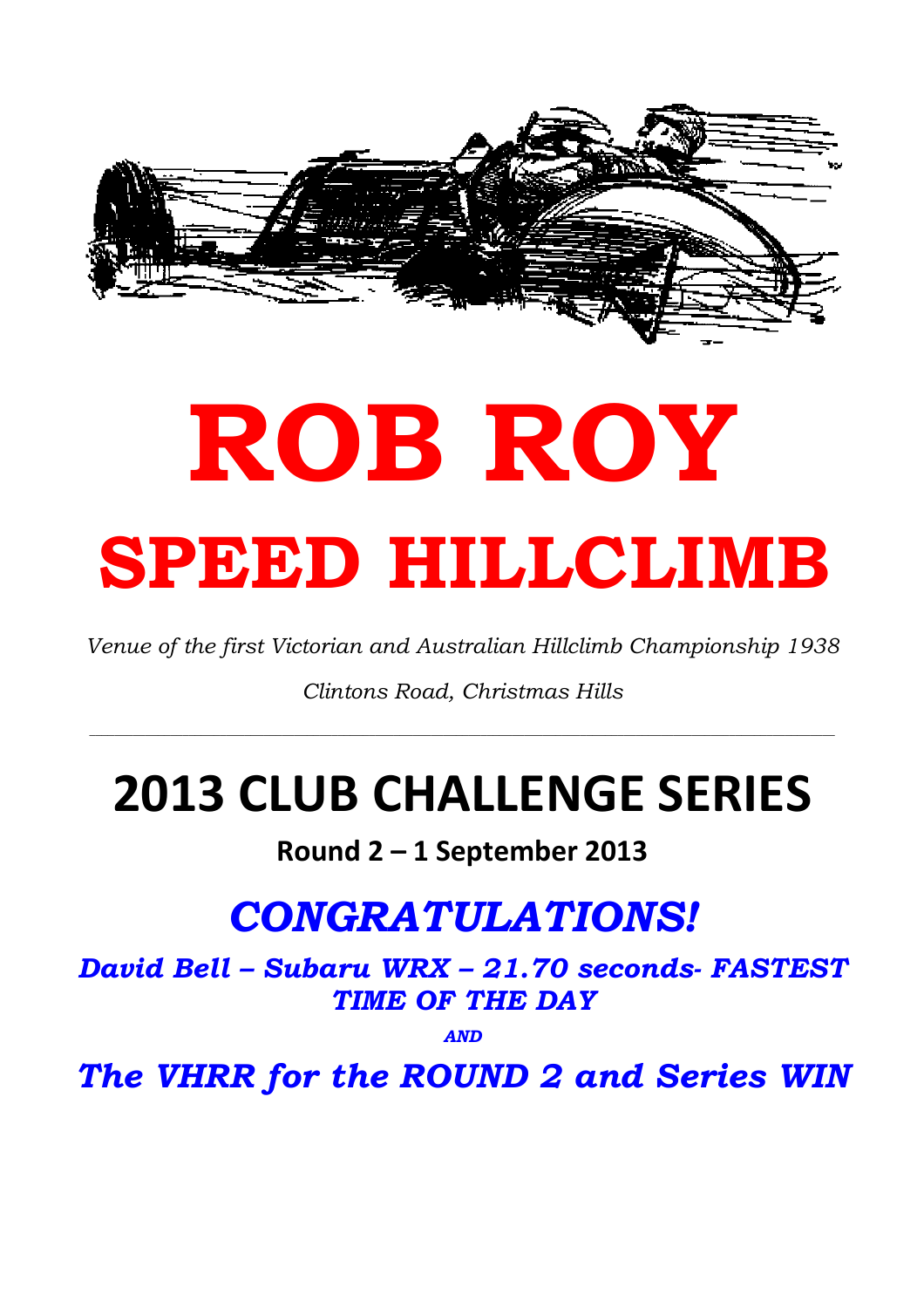#### **2013 CLUB CHALLENGE SERIES**

#### **Round 2**

#### **Sunday, 1 September 2013**

#### **Class Results**

|             | No. Driver<br><b>Make</b>                     |                                                  | Run 1          |                                         |                | Run 2 Run 3 Run 4 Run 5 |                |       | <b>Best</b>    | <b>Place</b> |
|-------------|-----------------------------------------------|--------------------------------------------------|----------------|-----------------------------------------|----------------|-------------------------|----------------|-------|----------------|--------------|
|             | <b>Club</b>                                   |                                                  |                | Split 1 Split 2 Split 3 Split 4 Split 5 |                |                         |                |       | Class O/R      |              |
| A<br>261    | Sports & Sedans up to 1300cc<br>David Osborne | <b>MG Midget</b>                                 | 32.33          | 31.32                                   | 30.87          | 30.40                   | 31.64          | 30.40 | 1              | 41           |
|             | <b>MGCC</b>                                   | <b>Split Time</b>                                | 14.60          | 14.22                                   | 14.22          | 13.96                   | 14.89          |       |                |              |
| 12          | Geoff Rasmussen<br><b>RCCV</b>                | Renault R4L<br><b>Split Time</b>                 | 49.43<br>21.04 | 51.29<br>21.67                          | 50.28<br>21.71 | 50.13<br>21.27          | 48.79<br>20.69 | 48.79 | $\mathbf 2$    | 49           |
| B           | Sports & Sedans 1301 to 1600                  |                                                  |                |                                         |                |                         |                |       |                |              |
| 28          | John Hardy<br><b>RCCV</b>                     | Alpine Renault<br><b>Split Time</b>              | 26.13<br>12.41 | 25.99<br>12.30                          | 25.78<br>12.24 | 25.41<br>12.26          | 25.56<br>12.10 | 25.41 | 1              | 11           |
| 6           | Russ Mead<br>GCC                              | Ford Anglia Sport<br><b>Split Time</b>           | 26.95<br>12.88 | 26.03<br>12.18                          | 26.15<br>12.41 | 25.54<br>11.86          | 25.83<br>12.12 | 25.54 | $\mathbf{2}$   | 12           |
| 78          | Graham Dows<br><b>AHSDC</b>                   | <b>Austin Healey Sprite</b><br><b>Split Time</b> | 28.76<br>13.49 | 27.50<br>12.82                          | 27.25<br>12.78 | 27.05<br>12.72          | 27.24<br>12.80 | 27.05 | 3              | 24           |
| 41          | Stephen Harrison<br>A7                        | Lotus Europa<br><b>Split Time</b>                | 29.48<br>13.72 | 27.62<br>13.15                          | 27.66<br>12.83 | 27.22<br>12.80          | 27.77<br>13.26 | 27.22 | 4              | 26           |
| 144         | Ken Parry<br><b>WDCC</b>                      | Ford Cortina<br><b>Split Time</b>                | 28.16<br>12.95 | 27.52<br>12.90                          | 27.42<br>12.79 | 27.64<br>12.91          | 27.38<br>12.89 | 27.38 | 5              | 29           |
| 17          | Graeme Edwards<br><b>RCCV</b>                 | Renault 17 TL<br><b>Split Time</b>               | 28.56<br>13.61 | 28.58<br>13.66                          | 28.69<br>13.47 | 28.33<br>13.13          | 28.13<br>13.18 | 28.13 | 6              | 32           |
| 11          | Colin Stark<br><b>RCCV</b>                    | <b>Alpine Renault</b><br><b>Split Time</b>       | 30.70<br>14.22 | 28.95<br>13.94                          | 31.80<br>15.16 | 29.35<br>13.72          | 29.87<br>13.92 | 28.95 | $\overline{7}$ | 36           |
| 8           | Rory Stark<br><b>RCCV</b>                     | Renault 8<br><b>Split Time</b>                   | 34.76<br>15.44 | 32.71<br>15.72                          | 31.94<br>15.11 | 31.49<br>14.76          | 31.23<br>14.83 | 31.23 | 8              | 43           |
| $\mathbf C$ | Sports & Sedans 1601 to 2000                  |                                                  |                |                                         |                |                         |                |       |                |              |
| 73          | <b>Rhett Parker</b><br>Lotus                  | Lotus Elise S2<br><b>Split Time</b>              | 27.02<br>13.04 | 25.63<br>12.10                          | 25.10<br>11.95 | 26.39<br>12.02          | 25.83<br>12.12 | 25.10 | 1              | 7            |
| $\mathbf 2$ | Phillip Chapman<br><b>VHRR</b>                | Datsun 120Y<br><b>Split Time</b>                 | 25.67<br>12.08 | 25.60<br>12.03                          | 25.49<br>11.98 | 25.21<br>12.02          | 25.23<br>11.80 | 25.21 | 2              | 8            |
| 120         | Chris O'Connor<br>Lotus                       | Lotus Elise<br><b>Split Time</b>                 | 29.28<br>13.64 | 27.53<br>13.07                          | 27.06<br>13.02 | 26.61<br>13.11          | 26.12<br>12.71 | 26.12 | 3              | 14           |
| 15          | Mark Patane<br>AROC                           | Alfa Romeo<br><b>Split Time</b>                  | 27.15<br>13.33 | 27.20<br>13.05                          | 26.80<br>12.95 | 26.30<br>12.70          | 26.42<br>12.6  | 26.30 | 4              | 17           |
| 42          | David Buntin<br>Lotus                         | Lotus Elise CR<br><b>Split Time</b>              | 28.61<br>12.88 | 27.41<br>12.67                          | 26.78<br>12.30 | 26.83<br>12.39          | 26.34<br>12.27 | 26.34 | 5              | ${\bf 18}$   |
| 88          | Chris Armstrong<br><b>RCCV</b>                | Renault Sport Clio<br><b>Split Time</b>          | 27.81<br>12.96 | 26.93<br>12.52                          | 27.00<br>12.47 | 26.75<br>12.56          | 26.98<br>12.68 | 26.75 | 6              | 21           |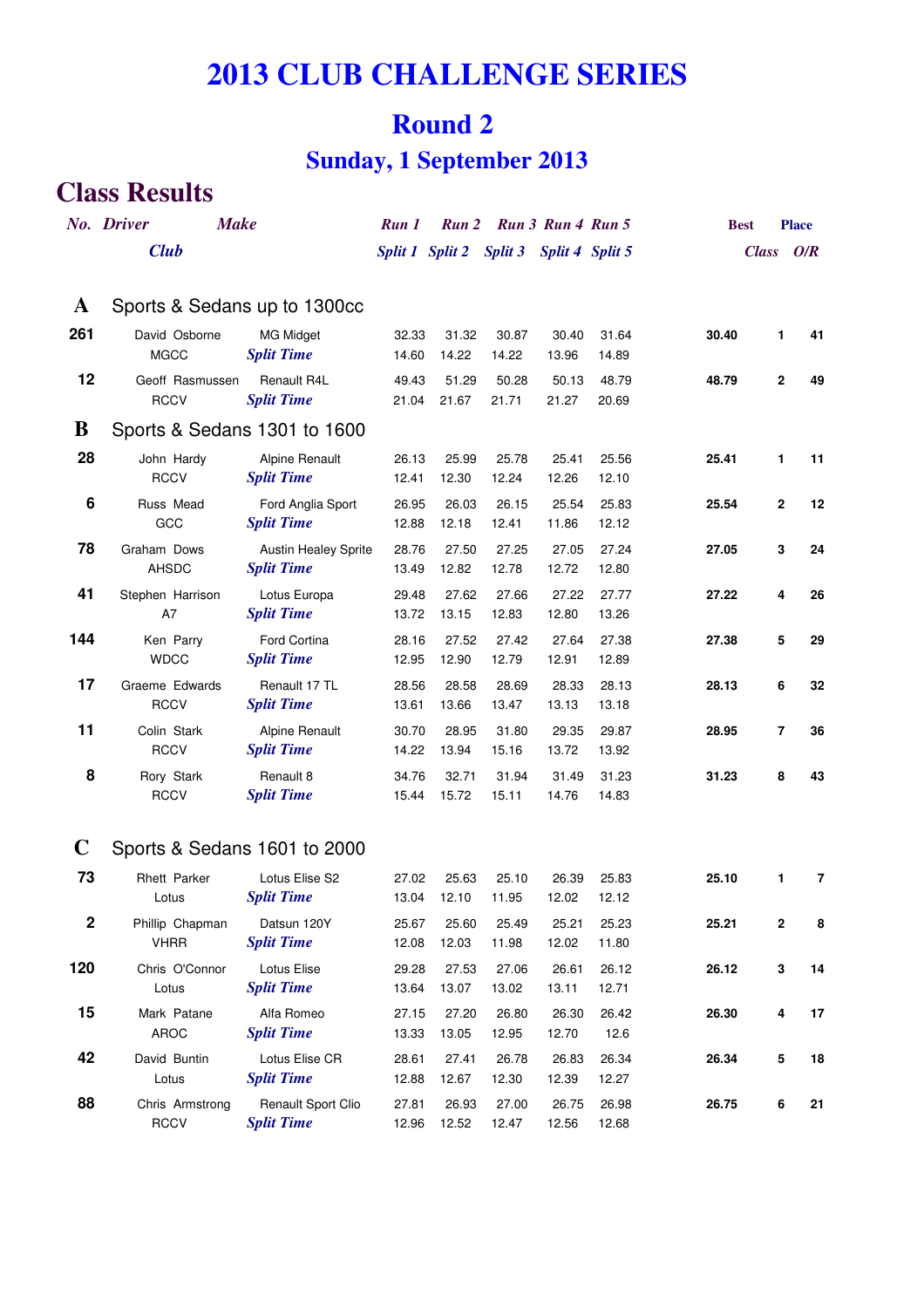| No. Driver | Make | Run 1 Run 2 Run 3 Run 4 Run 5           |  |  | Best | <b>Place</b> |
|------------|------|-----------------------------------------|--|--|------|--------------|
| Club       |      | Split 1 Split 2 Split 3 Split 4 Split 5 |  |  |      | Class $O/R$  |

#### **C** Sports & Sedans 1601 to 2000 (Cont)

| 145 | Dale McLaughlin<br>Ford4               | Holden Gemini<br><b>Split Time</b>             | 28.18<br>13.21 | 27.93<br>12.99 | 27.41<br>12.86 | 27.56<br>12.76 | 27.32<br>12.70 | 27.32 | $\overline{7}$ | 27 |
|-----|----------------------------------------|------------------------------------------------|----------------|----------------|----------------|----------------|----------------|-------|----------------|----|
| 67  | James Moffat<br><b>RCCV</b>            | <b>Renault Sport Clio</b><br><b>Split Time</b> | 29.33<br>13.42 | 28.43<br>13.18 | 28.12<br>13.21 | 27.37<br>12.79 | 27.37<br>12.6  | 27.37 | 8              | 28 |
| 188 | Russell Armstrong<br><b>RCCV</b>       | Renault Sport Clio<br><b>Split Time</b>        | 28.10<br>13.11 | 27.49<br>12.72 | 27.41<br>12.82 | 27.41<br>12.77 | 27.61<br>13.09 | 27.41 | 9              | 30 |
| 4   | Don Woods<br><b>MGCC</b>               | <b>MGB Roadster</b><br><b>Split Time</b>       | 27.73<br>13.24 | 27.57<br>13.20 | 27.41<br>13.10 | 27.69<br>13.25 | 27.71<br>13.30 | 27.41 | 9              | 30 |
| 63  | Terry Harvey<br><b>MGCC</b>            | Ford Escort<br><b>Split Time</b>               | 29.95<br>14.38 | 29.64<br>14.51 | 29.02<br>14.07 | 28.51<br>13.70 | 28.3<br>13.51  | 28.30 | 11             | 33 |
| 117 | Paul Slawinski<br><b>MGCC</b>          | <b>MGB Roadster</b><br><b>Split Time</b>       | 30.11<br>13.91 | 28.59<br>13.46 | 28.48<br>13.32 | 28.66<br>13.45 | 28.67<br>13.51 | 28.48 | 12             | 34 |
| 137 | lain Johnsin<br><b>AHSDC</b>           | Mazda MX5<br><b>Split Time</b>                 | 31.71<br>15.03 | 30.59<br>13.46 | 29.71<br>13.72 | 29.58<br>13.45 | 28.68<br>13.08 | 28.68 | 13             | 35 |
| 5   | Chris Chuter<br><b>MCC</b>             | Holden Gemini<br><b>Split Time</b>             | 34.94<br>16.48 | 32.98<br>15.38 | 31.85<br>15.14 | 31.32<br>14.89 | 29.72<br>14.48 | 29.72 | 14             | 40 |
| 23  | <b>Brian Mutton</b><br>MX <sub>5</sub> | Mazda MX5<br><b>Split Time</b>                 | 33.05<br>15.32 | 33.38<br>15.70 | 32.30<br>14.38 | 31.52<br>15.01 | 31.00<br>14.42 | 31.00 | 15             | 42 |
| 64  | Robert Jamieson<br><b>VWCCV</b>        | <b>VW Beetle</b><br><b>Split Time</b>          | 31.93<br>14.53 | 32.75<br>14.82 | 33.09<br>14.93 | 31.80<br>14.11 | 32.88<br>14.83 | 31.80 | 16             | 44 |
| 39  | David Witham<br><b>MGCC</b>            | <b>MGB Roadster</b><br><b>Split Time</b>       | 33.31<br>15.12 | 53.80<br>21.57 | 33.94<br>15.70 | 39.59<br>15.25 | <b>DNS</b>     | 33.31 | 17             | 48 |

#### **D** Sports & Sedans 2001 to 3000cc

| 34  | Duncan Harrington<br><b>VMC</b> | Mini Moke<br><b>Split Time</b>          | 28.10<br>13.04 | 26.88<br>12.88 | 27.41<br>12.62 | 26.08<br>12.41 | 25.86<br>12.39 | 25.86 |              | 13 |
|-----|---------------------------------|-----------------------------------------|----------------|----------------|----------------|----------------|----------------|-------|--------------|----|
| 127 | lan Cooper<br><b>VMC</b>        | Mini Cooper JCW<br><b>Split Time</b>    | 27.78<br>12.91 | 27.37<br>13.25 | 27.84<br>13.69 | 26.51<br>12.85 | 26.73<br>12.96 | 26.51 | $\mathbf{2}$ | 19 |
| 55  | Rob Sealey<br><b>VHRR</b>       | <b>Renault R5T</b><br><b>Split Time</b> | 29.16<br>13.56 | 28.63<br>13.41 | 27.14<br>12.51 | <b>DNS</b>     | <b>DNS</b>     | 27.14 | 3            | 25 |
| 22  | Warren Whitham<br><b>MGCC</b>   | Toyota MR2<br><b>Split Time</b>         | 30.78<br>14.01 | 30.32<br>13.97 | 30.77<br>14.50 | 29.77<br>13.80 | 29.48<br>13.59 | 29.48 | 4            | 39 |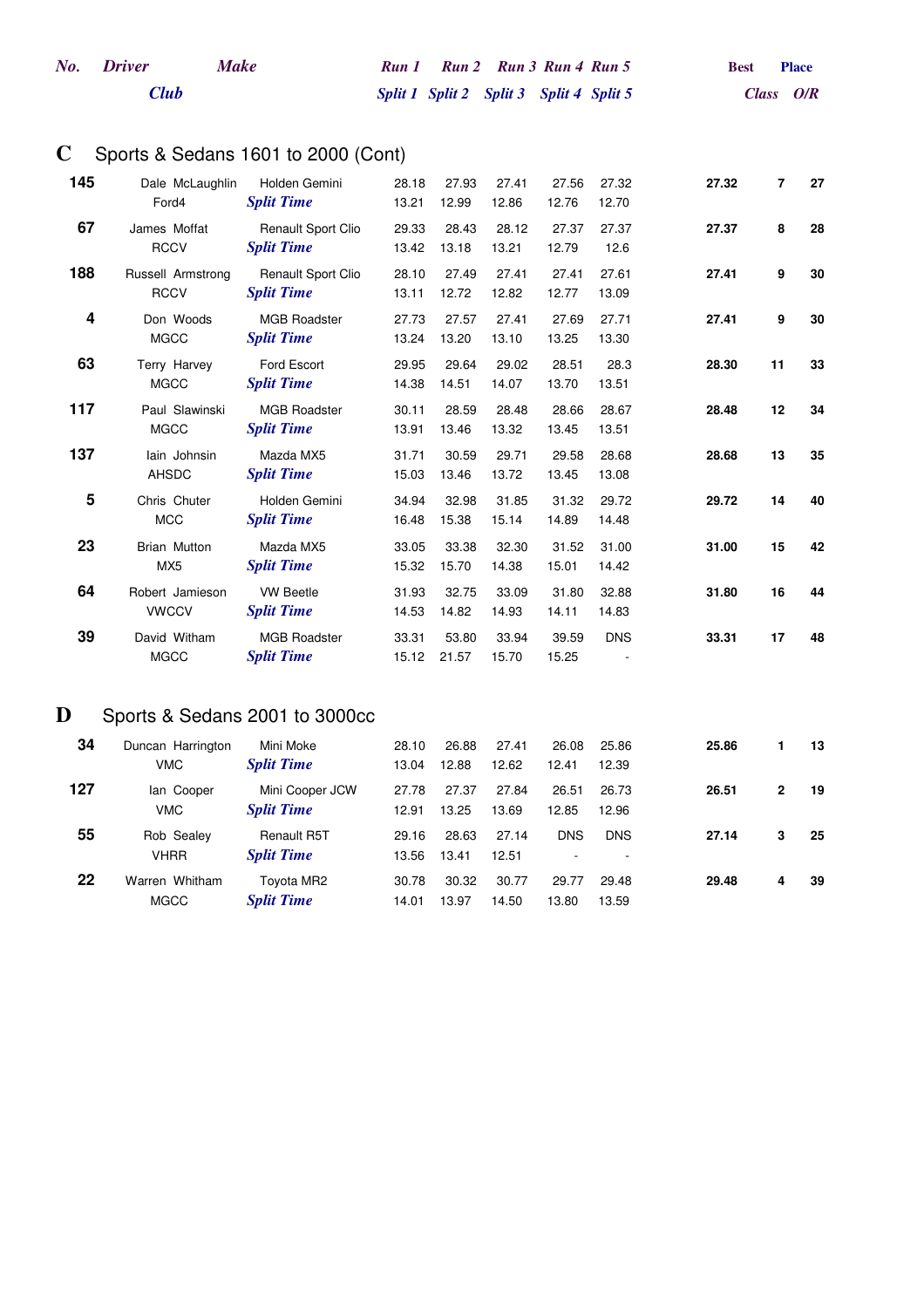| <b>No.Driver</b>        | <b>Make</b>                     |                                           | Run 1          | <b>Run 2</b>    |                     | Run 3 Run 4 Run 5 |                    |       | <b>Best</b> | <b>Place</b>               |  |
|-------------------------|---------------------------------|-------------------------------------------|----------------|-----------------|---------------------|-------------------|--------------------|-------|-------------|----------------------------|--|
|                         | <b>Club</b>                     |                                           |                | Split 1 Split 2 | <b>Split 3</b>      | Split 4 Split 5   |                    |       |             | Class O/R                  |  |
| E                       | Sports & Sedans 3001cc and over |                                           |                |                 |                     |                   |                    |       |             |                            |  |
| 572                     | David Bell<br><b>VHRR</b>       | Subaru WRX<br><b>Split Time</b>           | 22.64<br>10.77 | 21.92<br>10.27  | 21.70<br>10.26      | <b>DNS</b>        | <b>DNS</b>         | 21.70 |             | 1<br>1                     |  |
| 177                     | Neil Hawker<br>Porsche          | Daytona Coupe<br><b>Split Time</b>        | 25.34<br>11.77 | 24.30<br>11.39  | 23.40<br>10.94      | 23.33<br>11.01    | 23.06<br>10.82     | 23.06 |             | 2<br>$\mathbf 2$           |  |
| 10                      | Michael Herrod<br>Porsche       | Porsche Boxter S<br><b>Split Time</b>     | 23.52<br>11.11 | 24.78<br>11.20  | 23.19<br>10.97      | 23.06<br>11.22    | 23.07<br>11.22     | 23.06 |             | $\mathbf 2$<br>$\mathbf 2$ |  |
| $\overline{\mathbf{z}}$ | Jim Callaghan                   | Misubushi Lancer<br>EVO <sub>7</sub>      | 26.58          | 25.61           | 24.04               | 23.28             | 23.07              | 23.07 |             | 4<br>4                     |  |
|                         | <b>IWRX</b>                     | <b>Split Time</b>                         | 12.13          | 12.44           | 11.46               | 11.16             | 11.01              |       |             |                            |  |
| 76                      | Tony Kaefer<br>Ford4            | Ford Escort<br><b>Split Time</b>          | 25.39<br>12.38 | 26.59<br>13.94  | 24.57<br>12.04      | 24.86<br>12.33    | 24.76<br>11.91     | 24.57 |             | 5<br>6                     |  |
| 715                     | Mark Clair                      | Porsche 911 CS                            | 26.65          | 26.23           | 25.82               | 25.58             | 25.31              | 25.31 |             | 6<br>10                    |  |
|                         | Porsche                         | <b>Split Time</b>                         | 12.31          | 12.22           | 11.94               | 12.04             | 11.87              |       |             |                            |  |
| 66                      | Glenn Armstrong                 | <b>Renault Sport</b><br>Megane            | 27.51          | 27.21           | 27.43               | 26.73             | 27.29              | 26.73 |             | 20<br>7                    |  |
|                         | <b>RCCV</b>                     | <b>Split Time</b>                         | 12.90          | 12.64           | 13.20               | 12.67             | 13.09              |       |             |                            |  |
| 37                      | Peter Stathis                   | Renault Megane<br>Sport                   | 30.54          | 31.06           | 29.72               | 29.13             | <b>DNS</b>         | 29.13 |             | 8<br>38                    |  |
|                         | <b>RCCV</b>                     | <b>Split Time</b>                         | 14.28          | 14.86           | 14.38               | 13.90             |                    |       |             |                            |  |
| ${\bf F}$               | Clubman Sports - all capacities |                                           |                |                 |                     |                   |                    |       |             |                            |  |
| 3                       | Mike Barker<br><b>VHRR</b>      | Elfin Clubman Type 3<br><b>Split Time</b> | 23.91<br>11.47 | 23.57<br>11.1   | 23.12<br>11.04      | 23.6<br>10.95     | 23.26<br>10.97     | 23.12 |             | 1<br>5                     |  |
| 51                      | Steven Miller<br>Lotus          | Locost Clubman<br><b>Split Time</b>       | 27.43<br>12.21 | 26.12<br>12.05  | 26.67<br>12.62      | 26.56<br>12.18    | <b>DNF</b><br>12.2 | 26.12 |             | 2<br>15                    |  |
| 77                      | Stuart King<br>Lotus            | Westfield<br><b>Split Time</b>            | 28.40<br>13.24 | 26.67<br>12.48  | 26.30<br>12.59      | 26.38<br>12.81    | 29.11<br>15.93     | 26.30 |             | 3<br>16                    |  |
| 20                      | Stephen Bourns<br>MG G          | Caterham 7<br><b>Split Time</b>           | 27.72<br>13.54 | 27.57<br>13.27  | 26.98<br>13.24      | 27.06<br>13.27    | 26.93<br>13.08     | 26.93 |             | 22<br>4                    |  |
| 164                     | Keith Marriner<br>Lotus         | Caterham Seven<br><b>Split Time</b>       | 29.86<br>13.81 | 28.00<br>12.84  | 27.28<br>12.57      | 27.51<br>12.66    | 26.99<br>12.68     | 26.99 |             | 5<br>23                    |  |
| 27                      | Graham Hoinville<br><b>VHRR</b> | Elfin Clubman<br><b>Split Time</b>        | 34.90<br>16.69 | 32.90<br>15.82  | 32.87<br>15.91      | <b>DNS</b>        | <b>DNS</b>         | 32.87 |             | 6<br>46                    |  |
| G                       | Racing Cars - Pre 1960          |                                           |                |                 |                     |                   |                    |       |             |                            |  |
| 71                      | Patrick Ryan<br><b>VHRR</b>     | MG TC<br><b>Split Time</b>                | 32.85<br>13.53 | 29.92<br>13.54  | 29.03<br>13.21      | 29.16<br>13.24    | <b>DNS</b>         | 29.03 |             | 1<br>37                    |  |
| 771                     | Conor Ryan<br><b>VHRR</b>       | MG TC<br><b>Split Time</b>                | 32.46<br>14.71 | 32.47<br>14.6   | 32.27<br>15.03      | 32.21<br>14.51    | <b>DNS</b>         | 32.21 |             | 45<br>2                    |  |
| 1                       | Ken Innes-Irons<br><b>VHRR</b>  | 1936 Austin 7<br><b>Split Time</b>        | 33.60<br>15.88 | 33.15<br>15.66  | 99.00<br>11.76      | 33.19<br>15.53    | <b>DNS</b>         | 33.15 |             | 3<br>47                    |  |
| $\bf H$                 | Racing Cars - Post 1960         |                                           |                |                 |                     |                   |                    |       |             |                            |  |
| 49                      | Karl Malins<br>GCC              | Cyclo 500<br><b>Split Time</b>            | 26.01<br>12.09 | 25.27<br>11.58  | <b>DNF</b><br>11.76 | 26.71<br>11.83    | <b>DNS</b>         | 25.27 |             | 9<br>1                     |  |